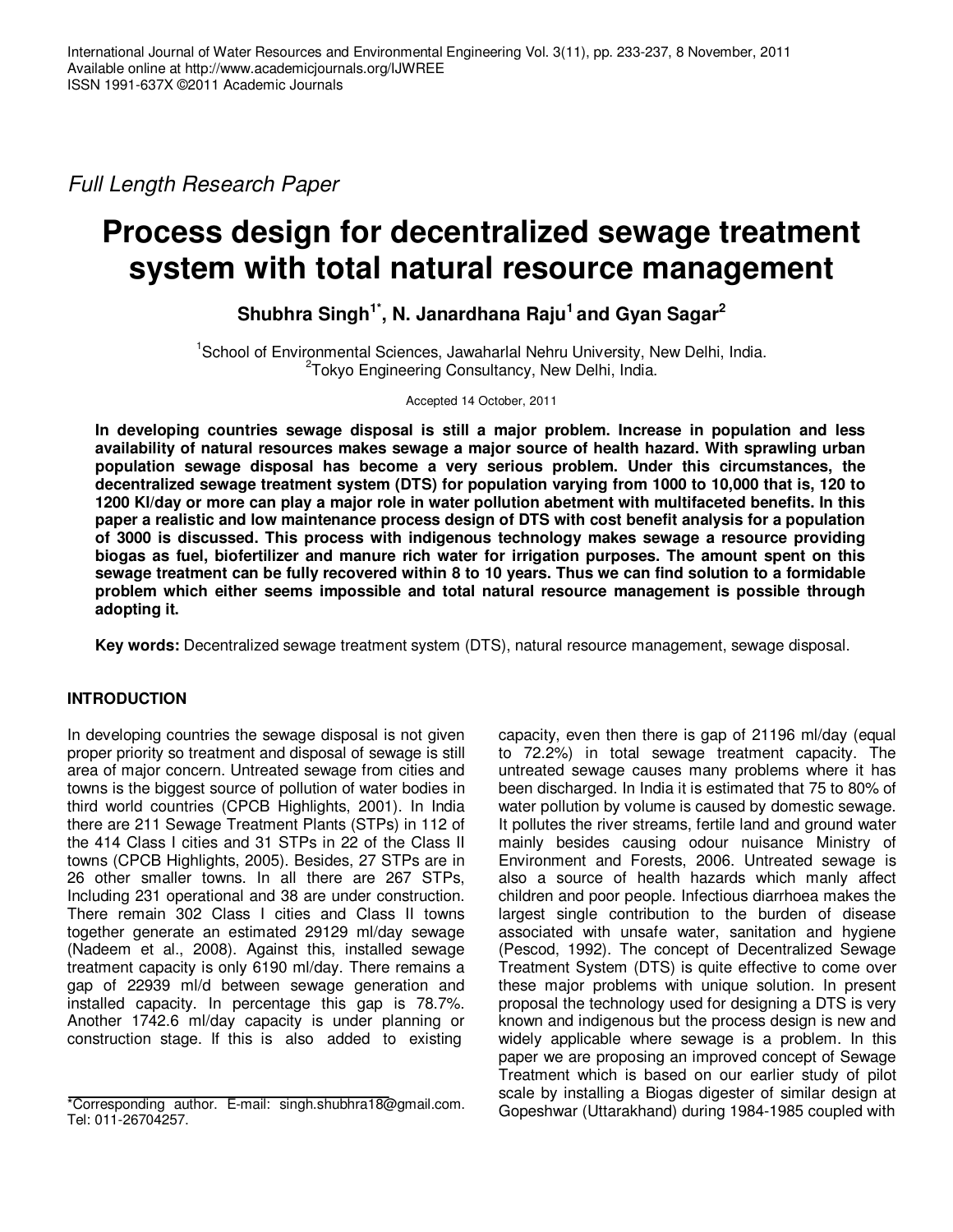community latrines for population of 500 persons.

Untreated sewage causes dangerous effect on aquatic system because untreated sewage rich in contaminant (Central Pollution Control Board, 2005). Globally, the spread of Hepatitis-A and Cholera are mainly through untreated sewage. Consumption of marine food collected from such polluted waters cause Viral Hepatitis, cholera, Typhoid, and digestive problems Ministry of Environment and Forests, Government of India, Vision, 2003).

# **Decentralized sewage treatment system (DTS)**

DTS is the system in which instead of collecting whole sewer of town at one place and treating it, it provides small treatment units on site at many places. DTS provides treatment of waste water flows from 120 to 1200 kl/d (kilo litre per day) or even more form domestic sources (CPHEEO, 1987). It is based on principal of anaerobic fermentation. The selection of which has been determined by its reliability, longevity, easy control and least maintenance. Actually in DTS the partial treatment is given to the sewage water as it can be utilized in urban agriculture irrigation purpose with drip or sprinkle irrigation technique instead of disposing it in to the streams (BORDA, 1998). So this small scale treatment plant can give real benefits in terms of money without polishing sewage with advance treatment like Activated Sludge Process etc. In this system a balance between the advantages of large scale treatment in terms of Economics of scale and individual Responsibility for domestic waste water treatment can be obtained by providing colony wise/sector wise treatment system. Demonstration plants using onsite DTS should be promoted throughout the developing nations for which not only Government Agencies and Non Governmental Organizations (NGOs) but also progressive builders and resident welfare association may show the way.

# **Total natural resource management**

Natural resources include anything existing in nature that is capable of economic exploitation and management is to succeed with limited resources. Sewage can be a natural resource, if it is utilized for economic exploitation. This process design shows the way total possible natural resource management can be done and multifaceted benefits namely biogas, bio fertilizer and irrigable water rich in manure contents can be produced from sewage.

# **METHODOLOGY**

Designing of sewage treatment procedure depends on the inlet quality of effluent. For sewage treatment generally biological process is adopted as it is congenital, cheap, and effective to meet

prescribed standards. In general many treatment processes have been prescribed in the sewage treatment manuals and textbooks like screen chamber, grit chamber, clarifier, septic tank, Imhoff tank, anaerobic digester, UASB( Upflowing Anaerobic Sewage Blanket), baffled septic tank, anaerobic filter, trickling filter, constructed wetlands, aerobic ponds, horizontal gravel filter, sand filter, carbon filter, chlorination etc. However, from practical considerations we have adopted screening, clarifier cum digester (clari-gester), anaerobic up flow filter, chlorination, Sludge drying beds to get maximum benefit from compact and effective treatment.

## **Design criteria**

This DTS is designed for population of 3000. The rate of sewage flow is considered 120 L/person/day. Inlet water quality is considered as BOD (Biological Oxygen Demand): 420 mg/l and SS (Suspended Solids): 500 mg/L. BOD (Biological Oxygen Demand) load is considered 50 mg/cap/day and SS (Suspended Solid) load is considered 60 g/cap/day including wet garbage.

## **Total process description**

For flexibility of operation and maintenance two units of 180 kl/d capacities are provided, each for 1500 population. The water level in the inlet chamber and the water level in the outlet chamber will be kept at 20 cm difference to allow free fall with no electricity consumption.

# **Parts of DTS**

- (i) Screen chamber and V- Notch chamber
- (ii) Clari- gester unit( Biogas plant )
- (iii) Sludge Drying Beds
- (iv) Up flow Anaerobic Filter
- (v) Chlorinator and Sump

## **A screen chamber**

The screen chamber is provided to remove floating solid material like paper, wooden straws, plastic wrappers, cloth pieces etc to avoid chocking and damage to the scheme.

## **V-Notch chamber**

V-Notch Chamber is provided for measurement of sewage flow and to take samples of sewage entering the treatment unit.

## **Clari- gester unit (biogas plant)**

As the prescribed process in compact, settling tank and digestion tank will be combined. This is called as Clari- gester (clarifier digester) unit (Figure 1) producing biogas and may be termed as biogas plant (Design of Biogas Plant on Human excreta, 1990). This is expected to remove up to 55% of BOD and about 60% of SS. Thus the Clari- gester Unit will perform 3 function (i) settling of solids, (ii) digestion of selected solid and (iii) storage of digested slurry till such time it is removed from the tank. The per-capita Biogas production is estimated as  $0.03 \text{ m}^3$ /day. Biogas is normally composed of 60 to 70% methane and 25 to 30% carbon dioxide by volume, with smaller quantities of other gases like  $H_2S$ ,  $N_2$ ,  $H_2$  etc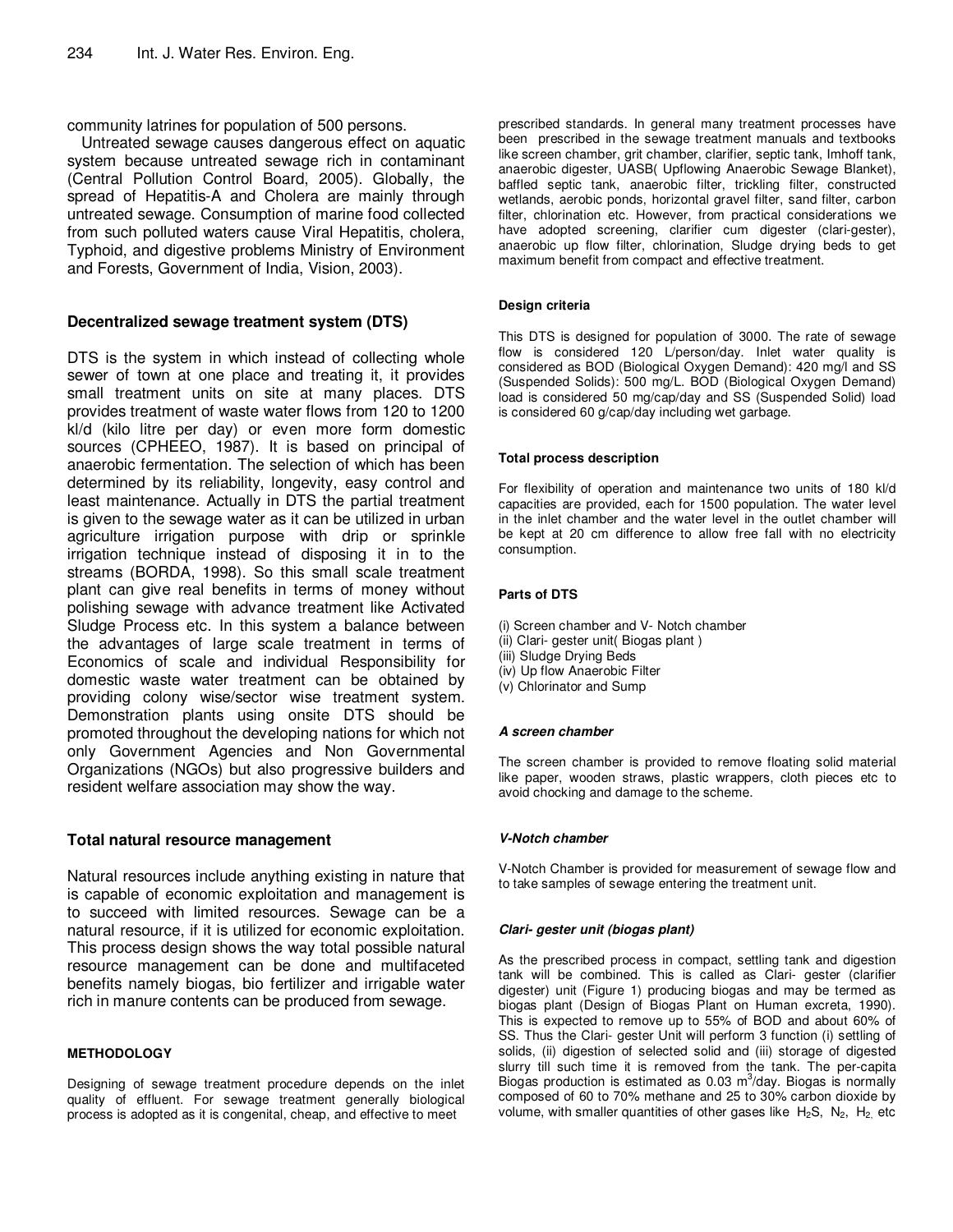

**Figure 1.** Clari- gester Unit (Biogas Plant).



**Figure 2.** Top and Sectional Views of Up-flow Anaerobic Filter.

(Nadeem et al., 2008). The combustible constituent in the gas is primarily the methane. The fuel value of Biogas is about 4800  $\kappa$ cal/m $^3$ .

## **Up-flow anaerobic filter**

Up-flow type of Filter (Reverse Filter) operating under submerged condition is a method of further treatment of biogas plant effluent where limited open land is available (Nadeem et.al). The expected removal of BOD (Biological Oxygen Demand) is 70% and SS 50% after this secondary treatment (Figure 2). The resulting effluent is clear and free from odour nuisance. The combined reduction of BOD is expected to above 90% and SS (Suspended Solid) above 80%.

## **Backwash system of anaerobic filter**

The anaerobic filter will require back washing two to four times in a year for removal of excess of slime growth formed in the filtering media. Otherwise the system will get chocked up. For back washing the sluice valve provided on the backwash pipe and inlet pipe will be opened and the sluice valve on of the vertical operating pipeline will be closed. The effluent under this condition will directly flow into sump from the top that will flush out excess slime layers.

#### **Chlorination**

The treated water from anaerobic filter will be collected in storage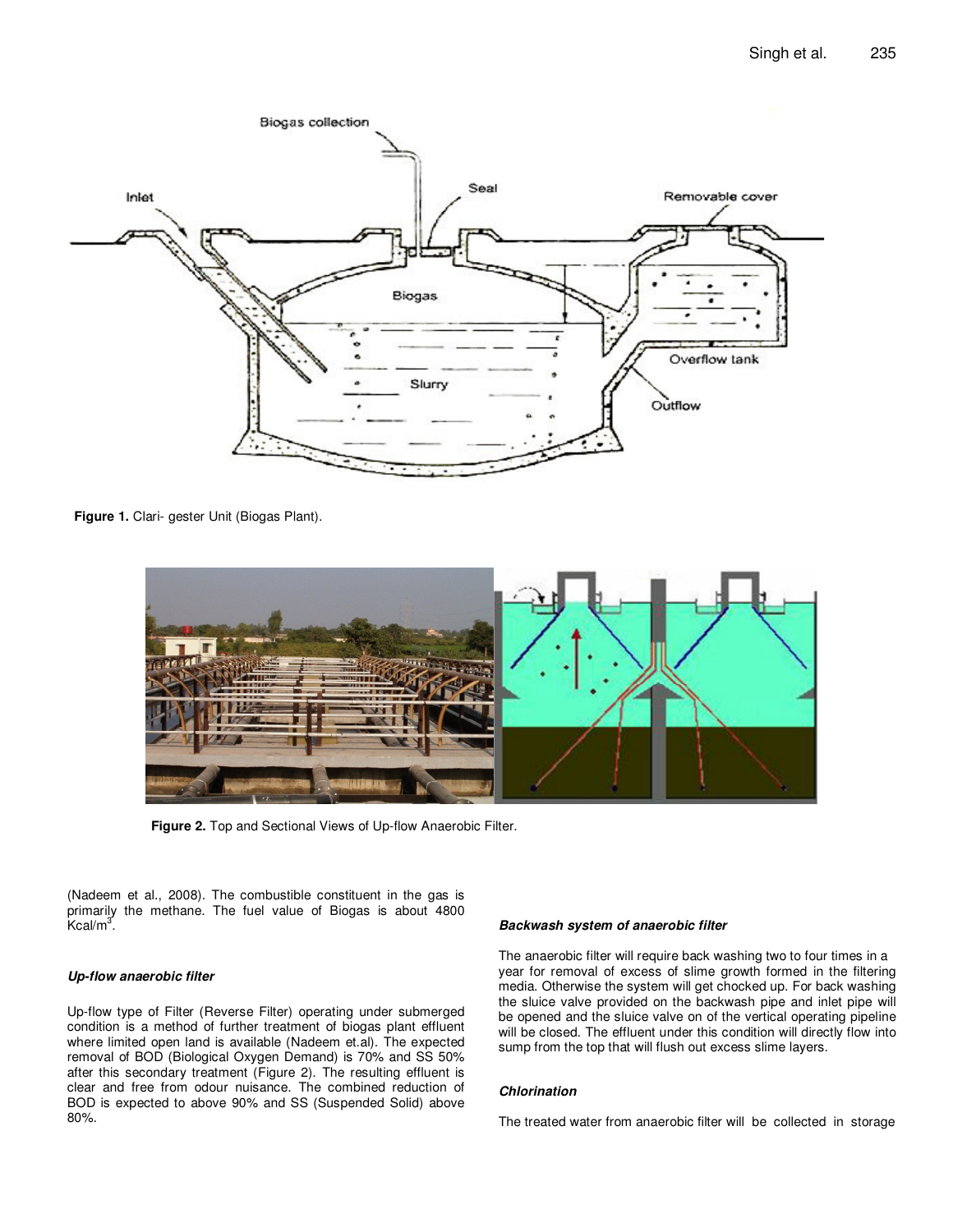

**Figure 3.** Sludge drying beds.

tank where drip type gravity feed chlorinator of 200 L capacity has been proposed. A dosage of 2 to 5 ppm (mg/L) of chlorine would be sufficient for safe use of treated water (Indian Standard Institution, 1985). A constant discharge chlorinator, having better control on dosage, is a good disinfector.

#### **Sludge drying beds and manure production**

The digested sludge which is in the form of slurry having about 90% water content is an innocuous substances, which should be removed at an interval of 15 days keeping as break of 3 months of rainy season. It is having highly drainable properties, can be easily dried on the solar sludge drying beds (Figure 3) producing high grade manure having about 5% nitrogen (as  $N_2$ ), 3 to 4% phosphorous (as  $P_2O_5$ ), 1.5% potash (as  $K_2O$ ). It has high ammonia- nitrogen content which is readily available to plants. It is safe in handling after drying and it can be sold at the rate of Rs. 10/ kg at plant site. The manure contribution will be 4 kg / Person/ Year. So population of 3000 will produce 12000 kg manure per year.

### **Utilization of treated water**

The quality of treated effluent in terms of BOD and SS will be 60 mg/l and 100 mg/L respectively. So it can be directly applied for irrigation purpose as per the guide lines of Central pollution Control Board (CPCB), India as the allowable limits for irrigation, BOD and SS are 100 mg/l and 200 mg/l respectively. Treated effluent can be used for drip irrigation so it can be pumped through high density polyethylene pipes as mains and laterals consisting of LDPE pipes which can be easily punctured so that drippers may be fixed and water is made available directly to the roots. Thus treated effluent can be utilized for growing trees without the touch of human hand (Encyclopedic Dictionary of Environmental change, 2003). Also by using sprinklers, water can be used for irrigating fields, parks and other purposes. Where soil and ground water conditions are

favourable for artificial recharge of groundwater through infiltration basins, a high degree of upgrading can be achieved by allowing partially- treated sewage effluent to infiltrate into the soil and move down to the ground water. The unsaturated or "vedose" zone then acts as natural filter and can remove essentially all suspended solids, biodegradable materials, and microorganisms. Significant reductions in nitrogen, phosphorus, and heavy metals concentration can also be achieved.

# **RESULTS**

## **Area required for sewage treatment of 360 kl/day**

Length wise operational units:

Screen chamber 1.50 m + Biogas plant 8 m + up flow filter 6.5 m + sump cum pumping plant 4.5 m + extra place in between  $9.5 = 30$ 

Width wise operational units:

Sludge liquor sump  $1.5 \times 2 = 3$  m + Sludge drying bed  $5.5 \times 2 = 11$  m + biogas plant  $8 \times 2 = 16$  + extra place in between  $5 = 35$  m

# **Economics of the scheme**

## **Construction cost**

The cost estimate is based on current Indian market rates for labor & materials using Uttarakhand PWD schedule of rates for the year 2007 to 2008. Thus the total cost of the sewage treatment works including gas connection network